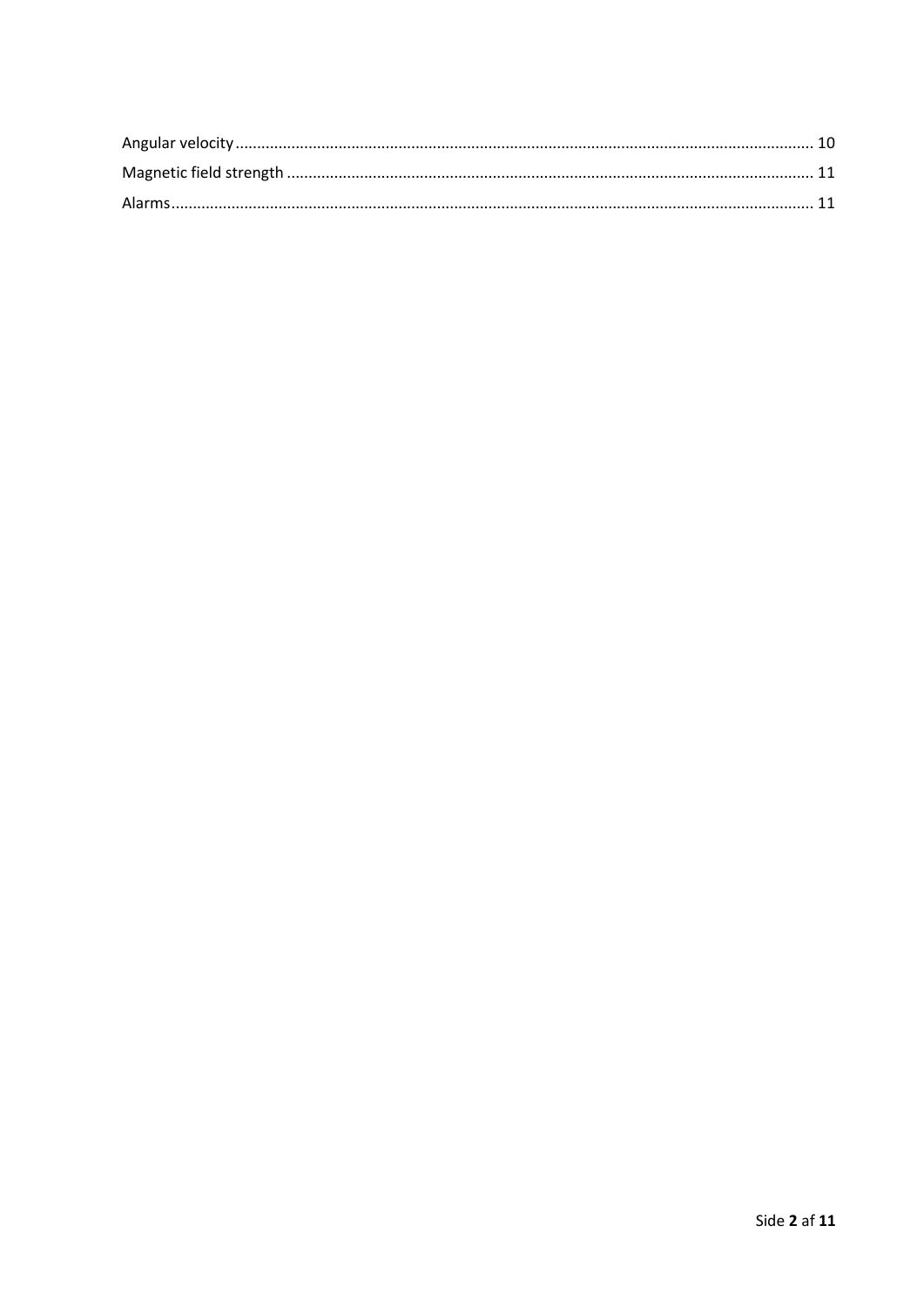# <span id="page-2-0"></span>Sensor parameters

| <b>Parameters</b>       | Value               |
|-------------------------|---------------------|
| Supply voltage          | 10-28Vdc            |
| Temperature range:      |                     |
| Operational             | $-40-80^{\circ}$ C. |
| Storage                 | $-50-80^{\circ}$ C. |
| Output:                 |                     |
| Roll                    | ±180°               |
| Pitch                   | ±90°                |
| Yaw                     | $±180^\circ$        |
| Angular velocity        | [Deg/s]             |
| Acceleration            | [g]                 |
| Magnetic field strength | [Gauss]             |
| <b>Features:</b>        |                     |
| Alarms                  |                     |
| Bootloader              |                     |
| <b>Communication:</b>   |                     |
| Connection              | Male M12            |
| Protocol                | Modbus RTU RS485    |

# <span id="page-2-1"></span>Connection

Communication with the KPM100 is done through an A-coded M12 connection.

M12 connector pin-out:

- Pin 1: Operating voltage
- Pin 2: RS485A
- Pin 3: 0V
- Pin 4: RS485B

# <span id="page-2-2"></span>Placement

The KPM100's default axis-layout can be seen on the figure below. This axis-layout can be changed depending on the desired reference (see section "Z-axis"). If mounted vertically on a wall or other vertical surfaces it is recommended to use a Z-axis value of 4. Avoid choosing an axis-layout such that the pitch value exceeds the pitch limits.

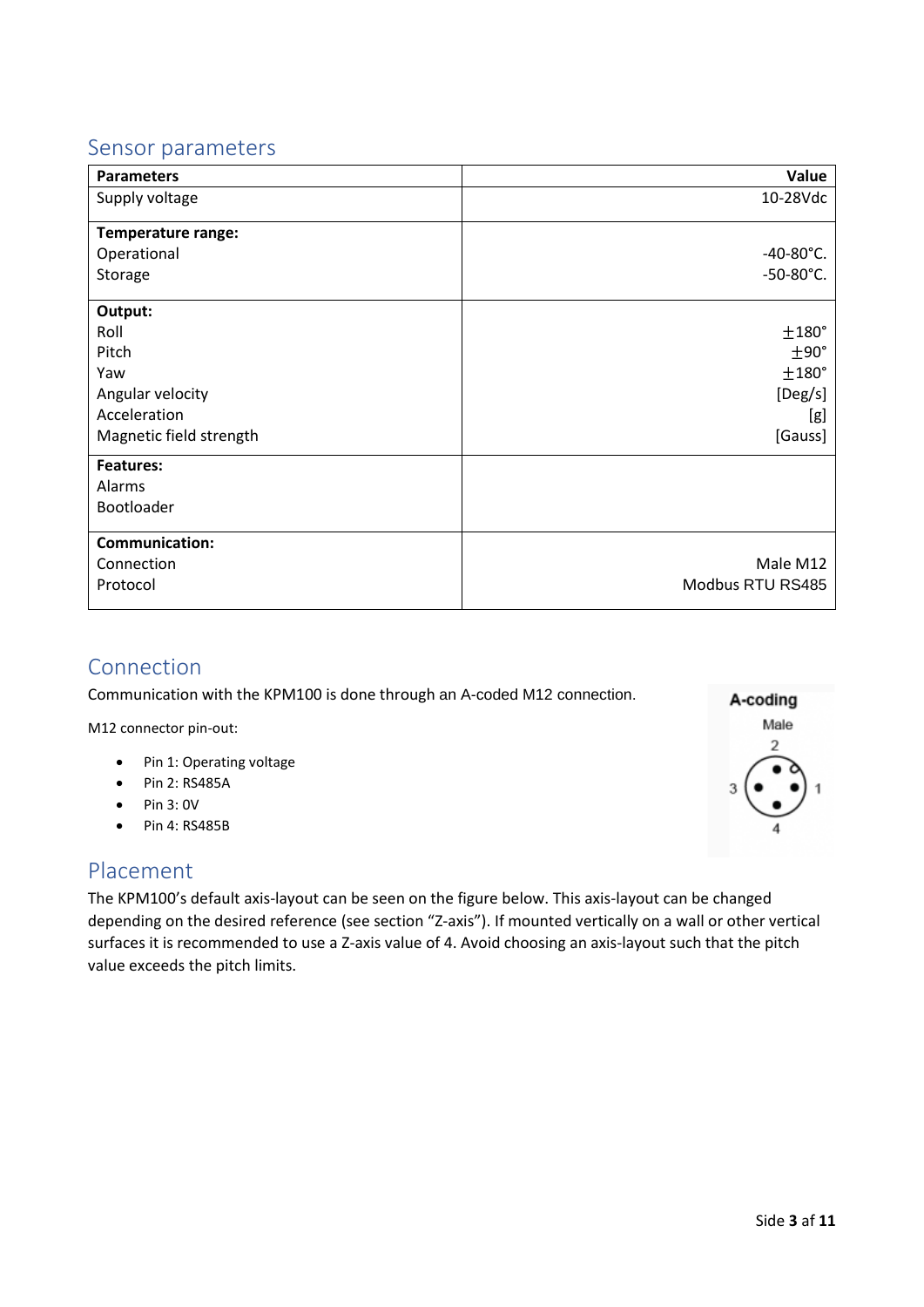

# <span id="page-3-0"></span>KPM100 GUI

To simplify the setup of the KPM100 the KPM100 GUI is recommended. The GUI has the following features:

- Display sensor output graphically.
- Easy settings and alarms setup.
- Logging features
- Greatly simplifies the magnetometer calibration process.

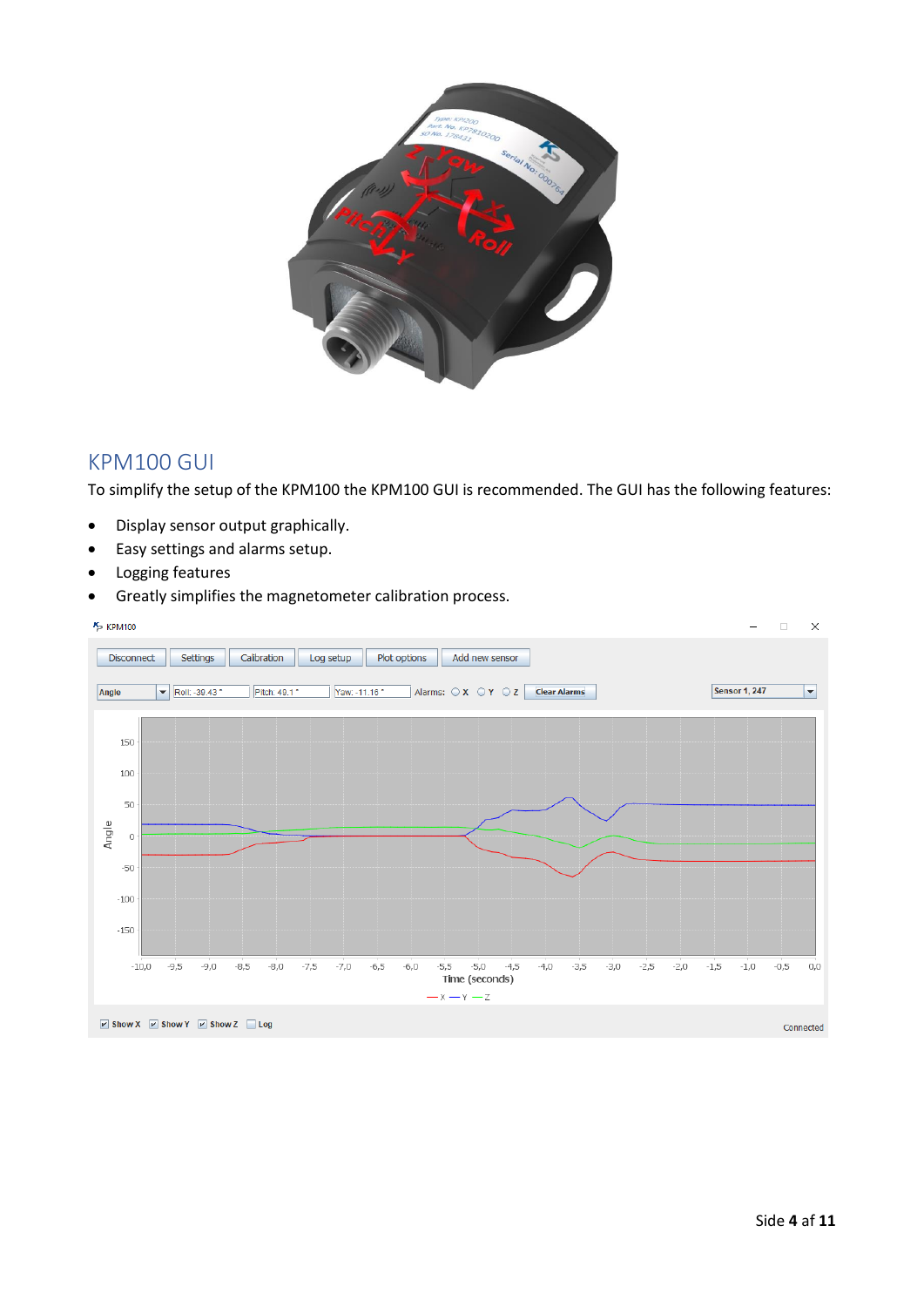# <span id="page-4-0"></span>Magnetometer calibration

To get a valid yaw output it is necessary to calibrate the internal magnetometer. It is highly recommended to use the KPM100 GUI to perform this calibration. When using the GUI do the following:

- 1. Start up the GUI and connect to the relevant sensor.
- 2. Open the calibration window.
- 3. Press the "calibrate magnetometer"-button.
- 4. Press the "sample"-button. This stores the first sample.
- 5. Turn the sensor such that its roll and pitch is significantly different from previous samples. The actual roll and pitch values are irrelevant, they just need to be different from other samples.
- 6. Press the "sample"-button.
- 7. Repeat steps 5 and 6 until approximately 8 samples have been taken.
- 8. Press the "calculate"-button.
- 9. In the bottom panel press the "upload"-button.

When calibrating without the KPM100 GUI refer to the external link below: <https://www.nxp.com/docs/en/application-note/AN4246.pdf>

# <span id="page-4-1"></span>Bootloader

The KPM100 is equipped with an EZBL- bootloader that allows the firmware, in the sensor, to be updated via the Modbus communication cables.

The firmware is encoded in the bl2 file type. The master must upload a valid bl2 firmware file according to the standard EZBL framework hand-shake definition from Microchip.

When the KPM100 starts up it is in bootloader-mode for 2 seconds. In this mode it looks for a bl2 formatted file containing the new firmware update. The bootloader recognizes a bl2 file by the file's unique hash code. If the hash is detected within the 2 seconds, the sensor remains in the bootloader until a valid file has been received. If no hash is detected within the 2 seconds, and a valid application exists, the application is started.

If an ongoing bl2-file upload is aborted the bootloader will remain active, but the old application in the sensor is deleted. A restart will in this cause the sensor to start and remain in bootloader-mode, until new valid firmware is successfully uploaded.

New firmware can also be uploaded by the KP-flasher, a java program created to simplify the uploading process. Contact [abs@kp-as.com](mailto:abs@kp-as.com) for more information about the KP-flasher.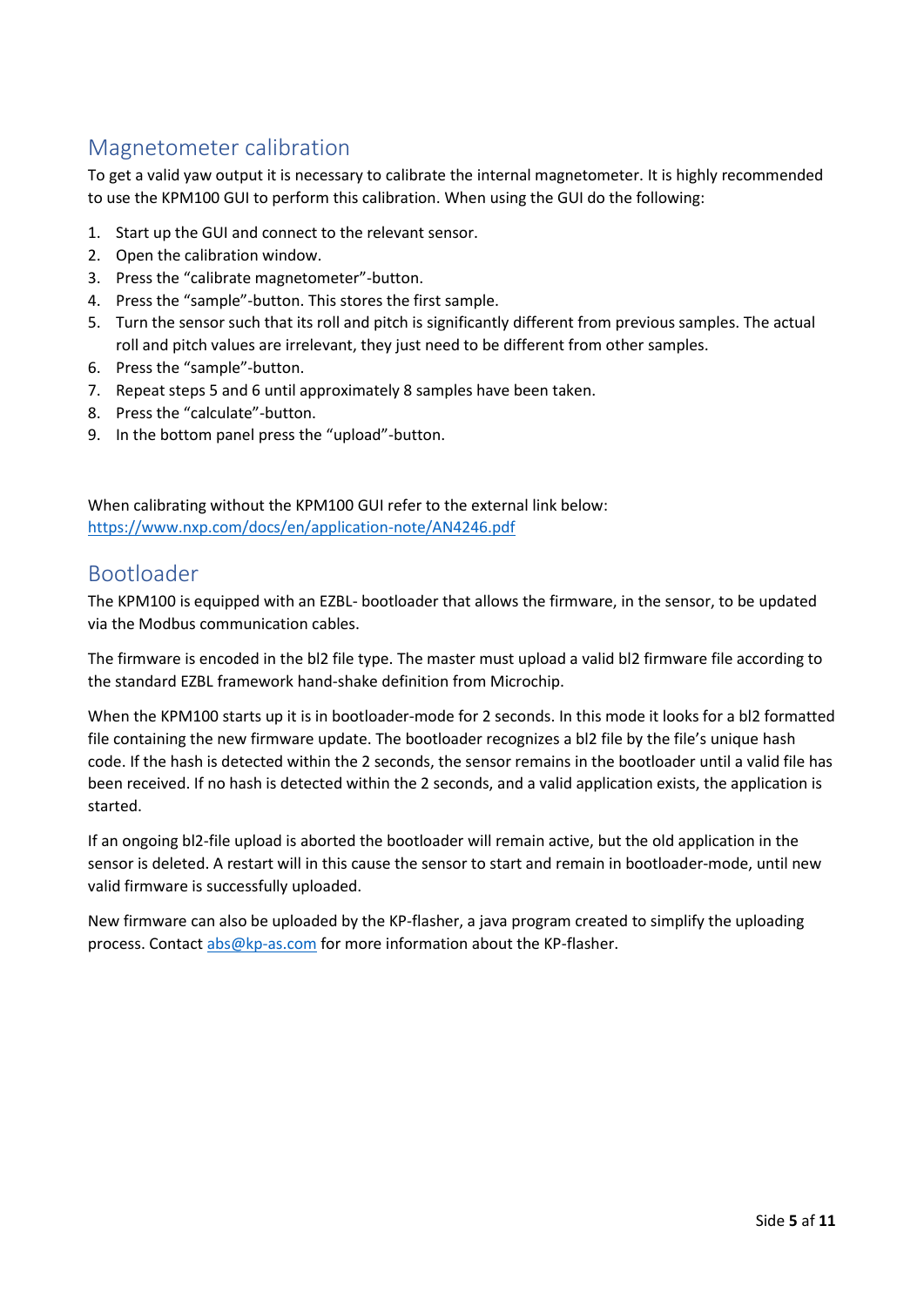# <span id="page-5-0"></span>Modbus interface

The communication protocol is a Modbus RTU RS485 protocol. Only three commands are accepted:

- FC3 Read the holding registers
- FC4 Read the input registers
- FC16 Write multiple holding registers

# <span id="page-5-1"></span>Modbus holding registers

These registers are used to change the KPM100's settings. The Modbus address of each setting can be seen in the table below.

| <b>Alias</b>               | <b>Address</b> | Default value  |
|----------------------------|----------------|----------------|
| Modbus address             | 0x00           | 247            |
| <b>Baud rate</b>           | 0x01           | 1152           |
| Parity                     | 0x02           | 0              |
| Calibrate gyroscope        | 0x03           | 0              |
| Calibrate accelerometer    | 0x04           | 0              |
| Z-axis                     | 0x05           | 3              |
| G-range                    | 0x06           | $\overline{2}$ |
| Degrees Per Second (DPS)   | 0x07           | 500            |
| Magnetometer-range         | 0x08           | 4              |
| Clear Alarm                | 0x0B           | 0              |
| Restart                    | 0x0C           | 0              |
| Magnetometer calibration X | 0x0D-0x0E      | 0              |
| Magnetometer calibration Y | $0x0F-0x10$    | 0              |
| Magnetometer calibration Z | 0x11-0x12      | 0              |
| Roll alarm low limit       | 0x14           | $-90$          |
| Roll alarm high limit      | 0x15           | 90             |
| Pitch alarm low limit      | 0x16           | $-90$          |
| Pitch alarm high limit     | 0x17           | 90             |
| Yaw alarm low limit        | 0x18           | $-90$          |
| Yaw alarm high limit       | 0x19           | 90             |

## <span id="page-5-2"></span>Modbus address

This is the Modbus address of the KPM100. Any value between  $1 - 247$  can be chosen.

#### <span id="page-5-3"></span>Baud rate

This address controls the baud rate. Four different values can be chosen:

- 96: 9600 baud
- 192: 19200 baud
- 576: 57600 baud
- 1152: 115200 baud (default)

### <span id="page-5-4"></span>Parity rate

This address controls the parity bit. Three different values can be chosen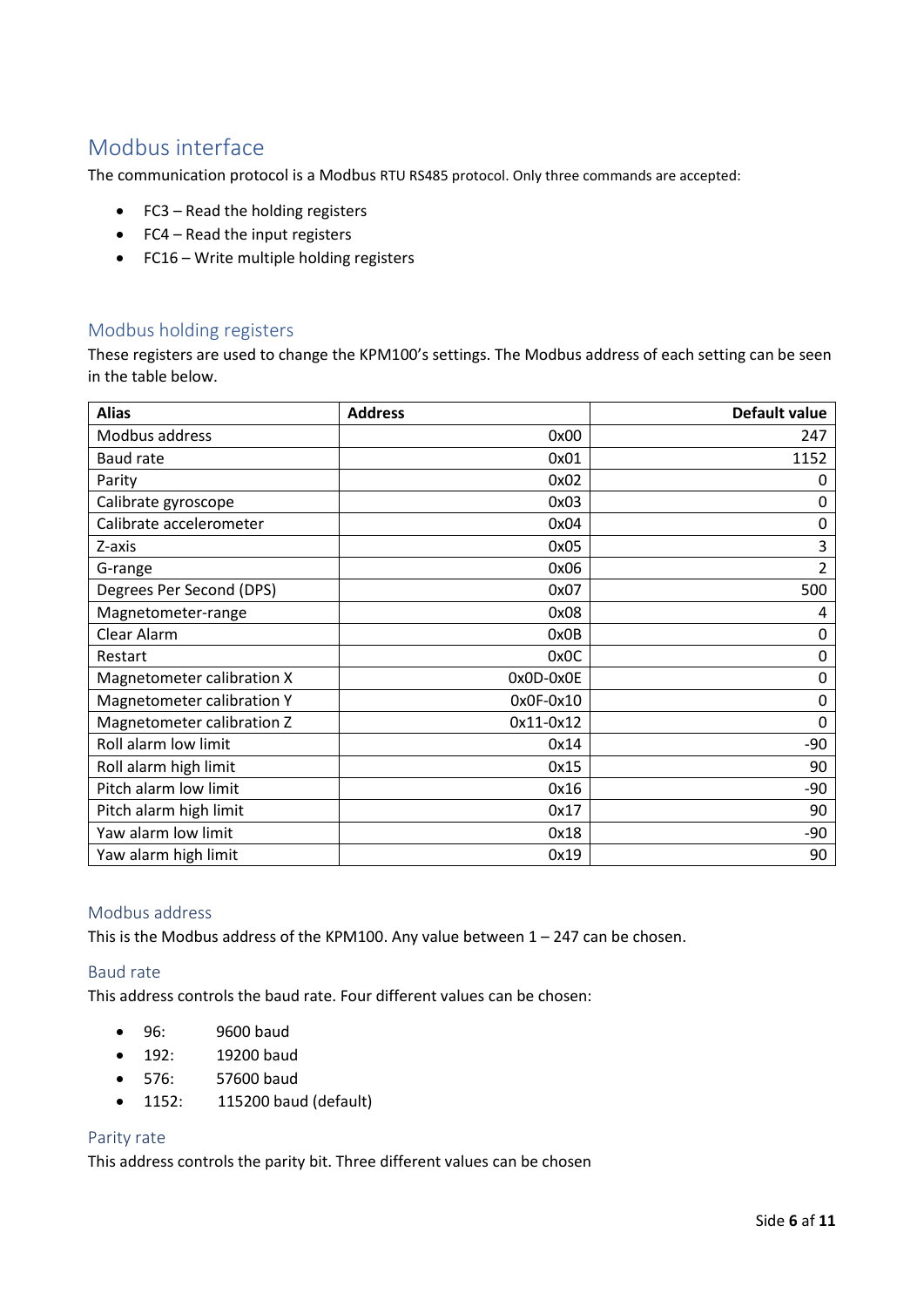- 0: Even parity (default)
- 1: Odd parity
- 2: None parity

# <span id="page-6-0"></span>Calibrate gyroscope

This register controls the gyroscope calibration. It is important that the sensor is not moved during the calibration. The calibration last for approximately 5 seconds.

- When writing 1 to this register, the calibration routine for the gyroscope is started.
- When writing 0 to this register the gyroscope calibration values are deleted.

## <span id="page-6-1"></span>Calibrate accelerometer

This register controls the accelerometer calibration. When calibrating it is important that the sensor is places such that only the z-axis (see section "Z-axis" below) is affected by gravity. The sensor should not be moved during the calibration. The calibration last for approximately 5 seconds.

- When writing 1 to this register, the calibration routine for the accelerometer is started.
- When writing 0 to this register the accelerometer calibration values are deleted.

### <span id="page-6-2"></span>Z-axis

This register controls what direction the z-axis has. To get the maximum performance the z-axis should be chosen such that it points opposite of gravity most of the time. For example, if the sensor is mounted on a horizontal surface choose Z-axis = 3. If mounted on a wall or other vertical objects choose Z-axis = 2, 3 or 4 depending on the mounting rotation.



 $Z$ -axis = 3 (default)



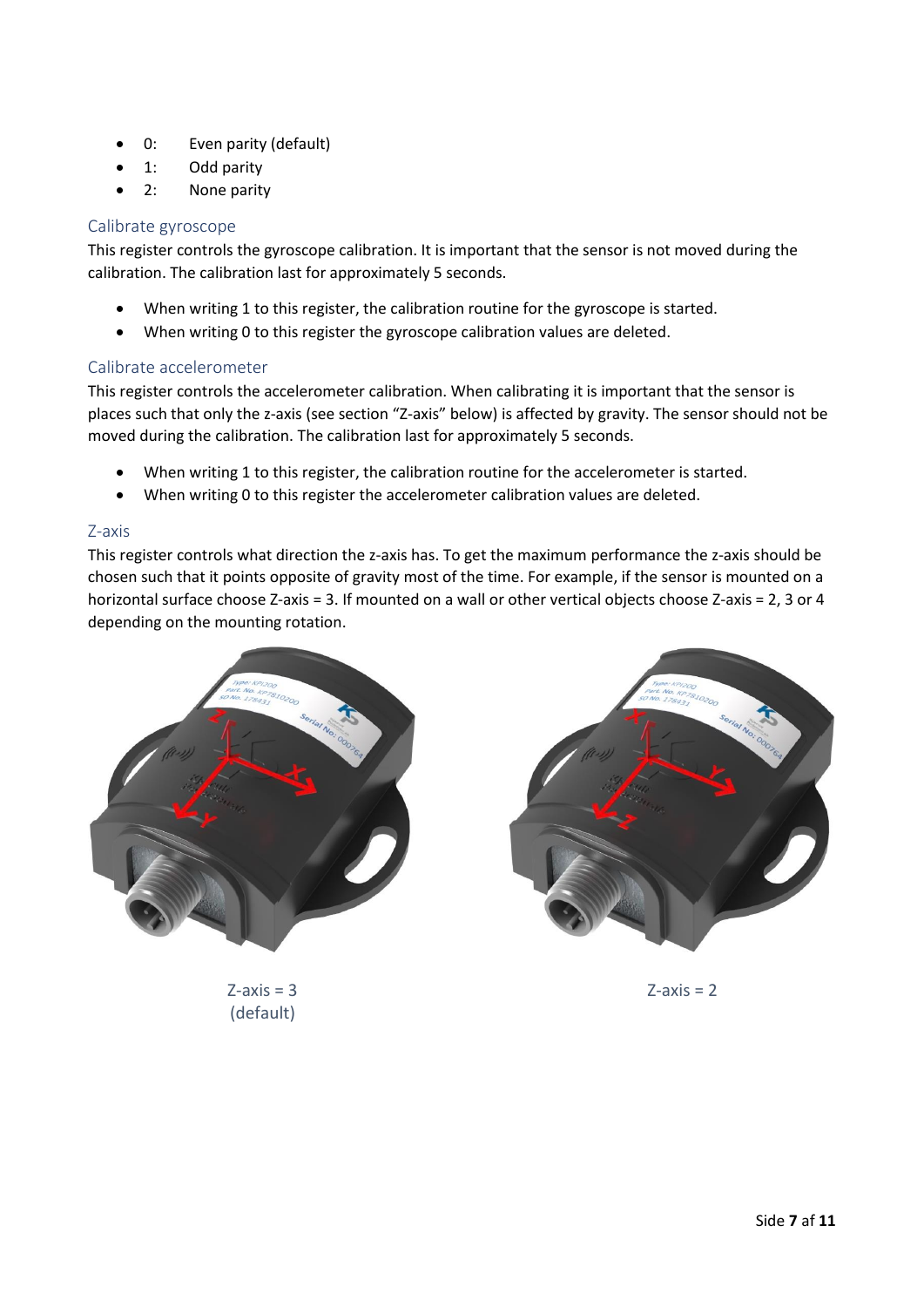

 $Z$ -axis = 1  $Z$ -axis = 4



### <span id="page-7-0"></span>G-range

This register controls the g-range of the accelerometer. It can take 4 different values:

- 2:  $\pm 2$  g (default)
- 4:  $\pm 4 g$
- 8:  $\pm 8 g$
- 16:  $\pm 16 \text{ g}$

Note! Changing this value deletes the accelerometer calibration values.

### <span id="page-7-1"></span>Degrees Per Second

This register controls the Degrees Per Second range (DPS) of the gyroscope. It can take 3 different values:

- 245:  $\pm 245$  °/s
- 500:  $\pm$ 500 °/s (default)
- 2000:  $\pm 2000$  °/s

Note! Changing this value deletes the gyroscope calibration values.

#### <span id="page-7-2"></span>Magnetometer range

This register controls the magnetometer range. It can take 4 different values:

- 4  $\pm$  4 Gauss (default)
- 8:  $\pm 8$  Gauss
- 12:  $\pm$ 12 Gauss
- $\bullet$  16:  $\pm 16$  Gauss

Note! Changing this value deletes the magnetometer calibration values.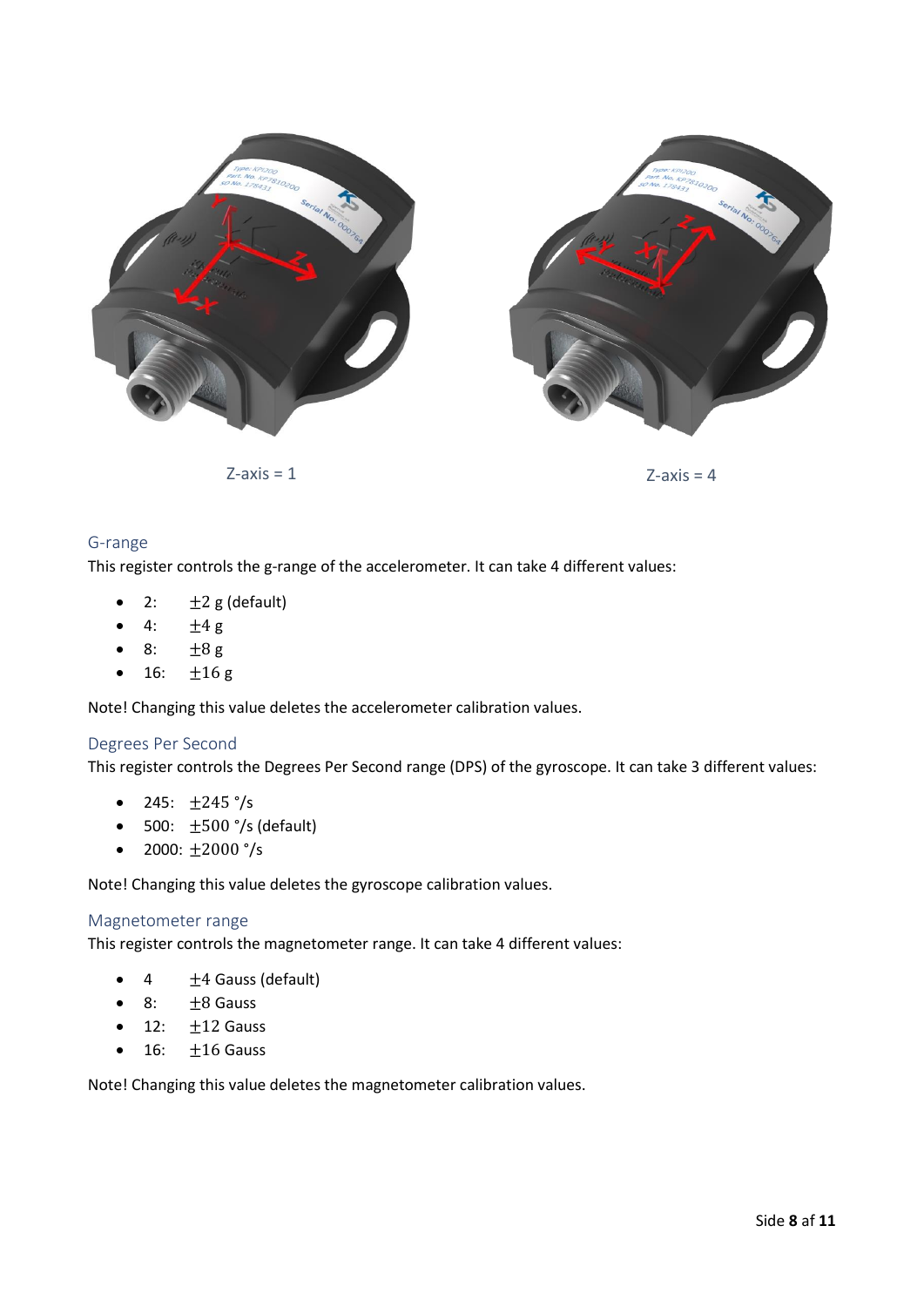### <span id="page-8-0"></span>Alarm low limit

These registers control the lower alarm limit. When either a roll, pitch or yaw measurement is below these limits an alarm is raised (se section "Alarms"). The addresses are:

- 0x14: Roll low alarm limit.
- 0x16: Pitch low alarm limit.
- 0x18: Yaw low alarm limit.

Note that the pitch's range is  $\pm 90$  so any pitch alarm outside this range will never be triggered.

### <span id="page-8-1"></span>Alarm high limit

These registers control the higher alarm limit. When either a roll, pitch or yaw measurement is above these limits an alarm is raised (se section "Alarms"). The addresses are:

- 0x15: Roll high alarm limit.
- 0x17: Pitch high alarm limit.
- 0x19: Yaw high alarm limit.

Note that the pitch's range is  $\pm 90$  so any pitch alarm outside this range will never be triggered.

#### <span id="page-8-2"></span>Clear Alarm

When writing 1 to this register the clears the alarms (se section "Alarms"). No other values are accepted.

#### <span id="page-8-3"></span>Restart

Writing 1 to this register restarts the sensor. No other values are accepted.

#### <span id="page-8-4"></span>Magnetometer calibration values

The addresses from 0x0D to 0x12 contains the magnetometer calibration values. They are stored as floats in the following format:

|--|

Where b0 is the least significant byte.

It is recommended that the KPM100 GUI is used to calibrate.

#### <span id="page-8-5"></span>Modbus input registers

The input registers contain the inclinometer data and are read-only registers. Each address can be seen below.

| <b>Alias</b>    | <b>Address</b> |
|-----------------|----------------|
| Roll            | 0x00           |
| Pitch           | 0x01           |
| Yaw             | 0x02           |
| <b>Roll 360</b> | 0x03           |
| Pitch 360       | 0x04           |
| <b>Yaw 360</b>  | 0x05           |
| Roll percentage | 0x06           |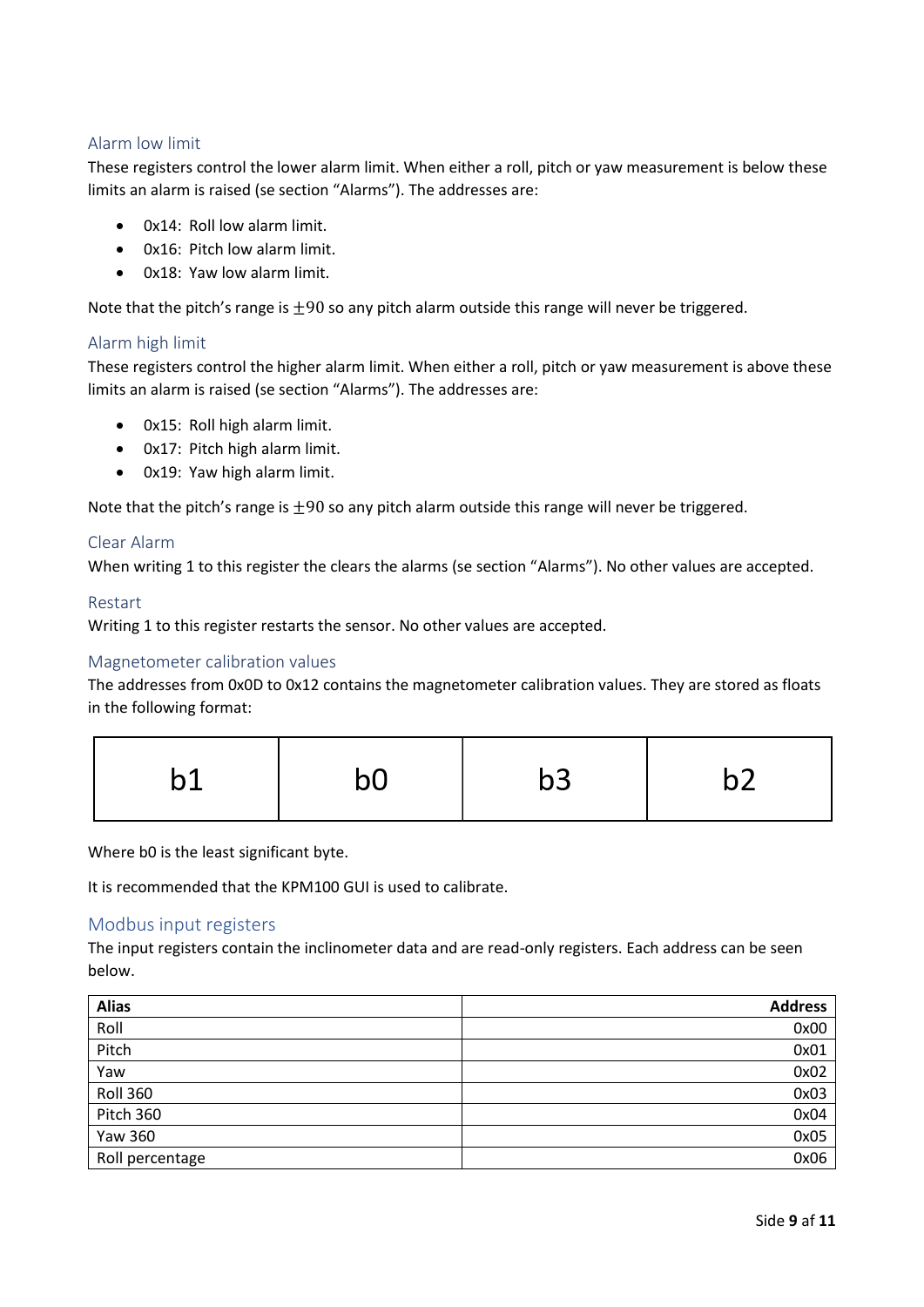| Pitch percentage          | 0x07 |
|---------------------------|------|
| Yaw percentage            | 0x08 |
| Accelerometer X           | 0x09 |
| Accelerometer Y           | 0x0A |
| Accelerometer Z           | 0x0B |
| Angular velocity X        | 0x0C |
| Angular velocity Y        | 0x0D |
| Angular velocity Z        | 0x0E |
| Magnetic field strength X | 0x0F |
| Magnetic field strength Y | 0x10 |
| Magnetic field strength Z | 0x11 |
| Roll alarm                | 0x12 |
| Pitch alarm               | 0x13 |
| Yaw alarm                 | 0x14 |

### <span id="page-9-0"></span>Roll, pitch and yaw

These registers contain the orientation. These are calculated by mixing the accelerometer and gyroscope measurements. The registers are:

- 0x00: Roll  $(\pm 180^{\circ})$
- $0x01$ : Pitch  $(\pm 90^\circ)$
- $0x02$ : Yaw  $(\pm 180^\circ)$

Note, these values are multiplied by 100.

#### <span id="page-9-1"></span>Roll, pitch and yaw 360

These registers contain the same information as the roll, pitch and yaw registers. However, here the values are between 0° to 360°. The registers are:

- 0x03: Roll (0° to 360°)
- 0x04: Pitch (0° to 90° and 270° to 360°)
- 0x05: Yaw (0° to 360°)

#### <span id="page-9-2"></span>Roll, pitch and yaw percentage

These registers contain the same information as the roll, pitch and yaw registers. However, they are converted to percentage of 90 degrees.

#### <span id="page-9-3"></span>Accelerations

These registers contain the data measured by the accelerometer. The addresses are:

- 0x09: The x-axis
- 0x0A: The y-axis
- 0x0B: The z-axis

The accelerations are measured in g. Note that the values are scaled by 100.

#### <span id="page-9-4"></span>Angular velocity

These registers contain the angular velocity measured by the gyroscope. The addresses are

• 0x0C: Angular velocity around the x-axis